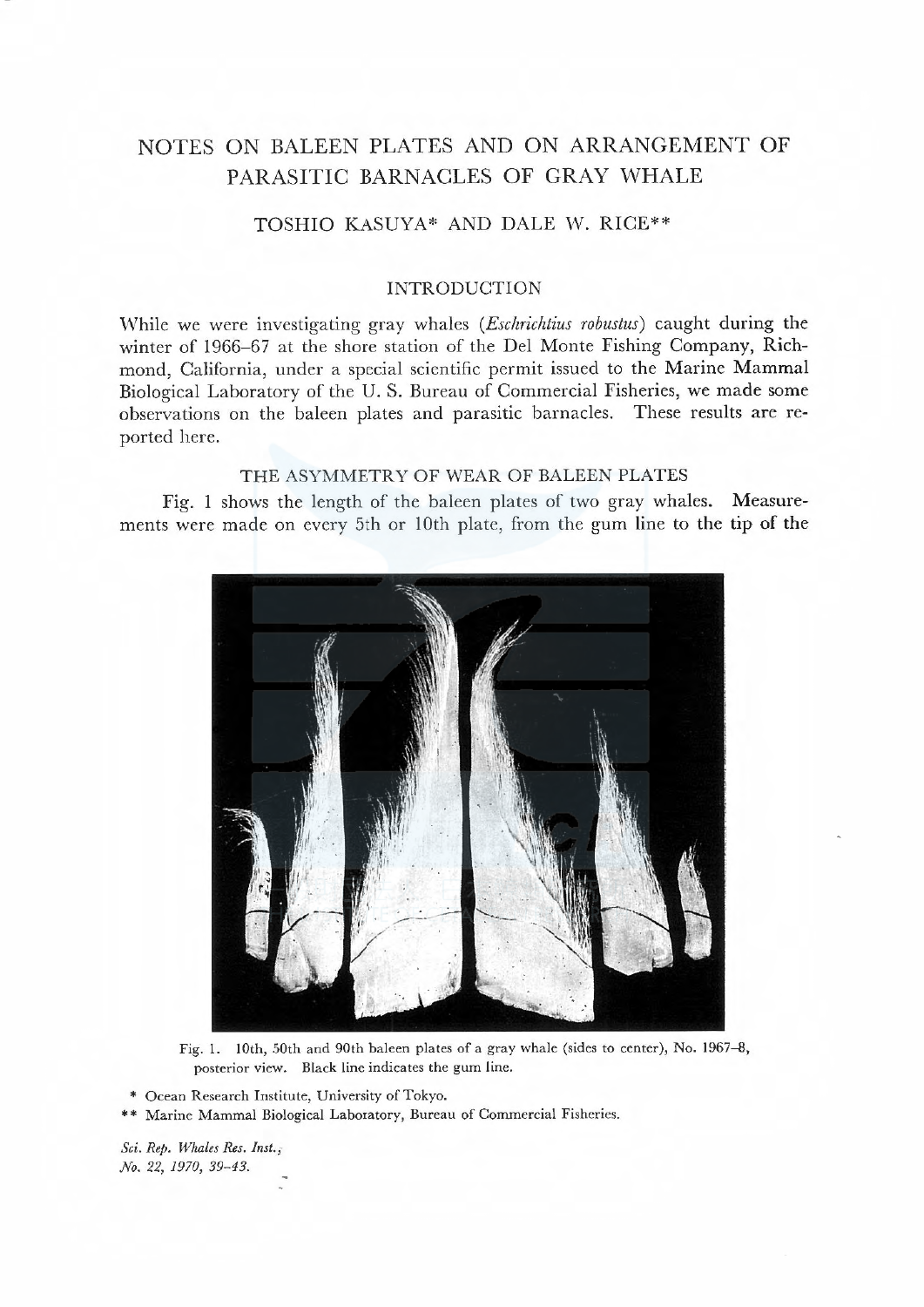### 40 KASUYA AND RICE

plate along the lateral edge. As seen in this figure, the length of the baleen plates in the anterior part of the series is not bilaterally symmetrical. The plates on the right side are shorter than those in the corresponding positions on the left side. This asymmetry appears to be the rule among the California gray whales, for among 31 whales observed by us, there were only 3 animals in which the baleen plates of the anterior part of the right side were longer or nearly equal with those of the left.

As seen in Fig. 2 the distance between growth marks on the surface of the baleen plates is the same on the left and right sides, but the plates on the right side show heavier wear on the lingual edge. So it is reasonable to conclude that this asymmetry has been caused not by the slower growth of the right plates but by heavier wear on the right.



Fig. 2. Length of baleen plates of gray whales, no. 1967-8 12.6 m female and no. 1966- 192 13.6 m female. Opencircle indicates the right and the closed the left. Curves are drawn by hand.

The gray whale feeds on benthic organisms and sometimes even swallows sand or pebbles (Tomilin, 1954; Pike, 1962; Rice and Wolman, in press). Scammon (1874) and Wilke and Fiscus (J961) reported that feeding gray whales had surfaced with head and lips besmeared with mud, and that they apparently had expelled mud through the baleen. These observations suggest that gray whales scoop the mud or sand on the bottom to collect benthic organisms.

Gunther (1949) mentioned that the movements of the rorquals from side to side appears to be restricted by the structure of body and that fin whales have the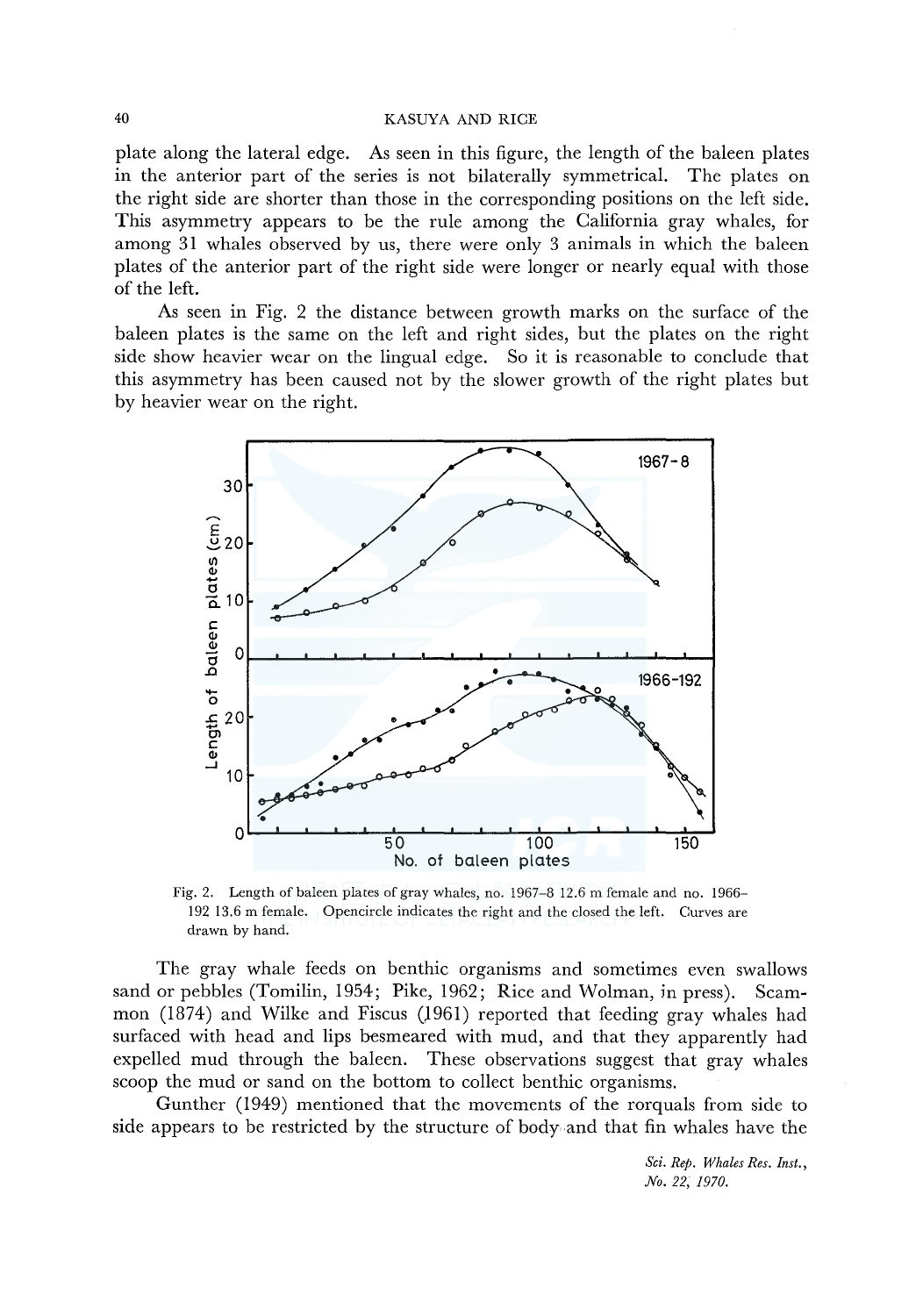#### NOTES ON GRAY WHALE

### TABLE 1. MEASUREMENTS OF BALEEN PLATES OF CALIFORNIAN GRAY WHALE

|                | $\%$ of length of right to the left |                |                | No. of baleen plates |                                                                                                                                                                                                                                                                                                                                                                                                                                                                       |
|----------------|-------------------------------------|----------------|----------------|----------------------|-----------------------------------------------------------------------------------------------------------------------------------------------------------------------------------------------------------------------------------------------------------------------------------------------------------------------------------------------------------------------------------------------------------------------------------------------------------------------|
|                |                                     |                |                | Right                | Left                                                                                                                                                                                                                                                                                                                                                                                                                                                                  |
| Sample no.     | 31                                  | 16             | 20             |                      |                                                                                                                                                                                                                                                                                                                                                                                                                                                                       |
| Range          | $60.9 - 105.6$                      | $51.1 - 120.0$ | $55.6 - 116.7$ | 139-172              | 138-163                                                                                                                                                                                                                                                                                                                                                                                                                                                               |
| Mean           | 86.6                                | 82.2           | 74.5           | 155.8                | 155.5                                                                                                                                                                                                                                                                                                                                                                                                                                                                 |
| Standard error | 1.92                                | 4.29           | 3.31           |                      | $\hspace{1.5cm} \overbrace{ } \hspace{1.5cm} \overbrace{ } \hspace{1.5cm} \overbrace{ } \hspace{1.5cm} \overbrace{ } \hspace{1.5cm} \overbrace{ } \hspace{1.5cm} \overbrace{ } \hspace{1.5cm} \overbrace{ } \hspace{1.5cm} \overbrace{ } \hspace{1.5cm} \overbrace{ } \hspace{1.5cm} \overbrace{ } \hspace{1.5cm} \overbrace{ } \hspace{1.5cm} \overbrace{ } \hspace{1.5cm} \overbrace{ } \hspace{1.5cm} \overbrace{ } \hspace{1.5cm} \overbrace{ } \hspace{1.5cm} \$ |

A: Maximum length. B: Length at middle of series.

C: At 50 cm from anterior-most bristle.



Fig. 3. Rostrum region of the gray whale, Top: left side, bottom: right side. For explanation see text.

tendency to swim on one side to turn sharply to one direction. The same would be true also for gray whales feeding at the bottom, and it would be difficult for them to scoop the bottom with the anterior part of the lower lip while swimming in normal posture. This is supported by the observation that the number of colonies of barnacles infesting the left side of the head region exceeds that of the right side. On the skin of the right side of the rostrum we often observed many healed or open wounds, probably scratches caused by hard substances on the bottom.

From these considerations we speculate that the asym metric wear of the baleen plates of the gray whale is the result of feeding movements in which the whales scoop the sediment mostly with the right anterior region of the baleen plate rows.

No asymmetry was found in the number of baleen plates (Table 1).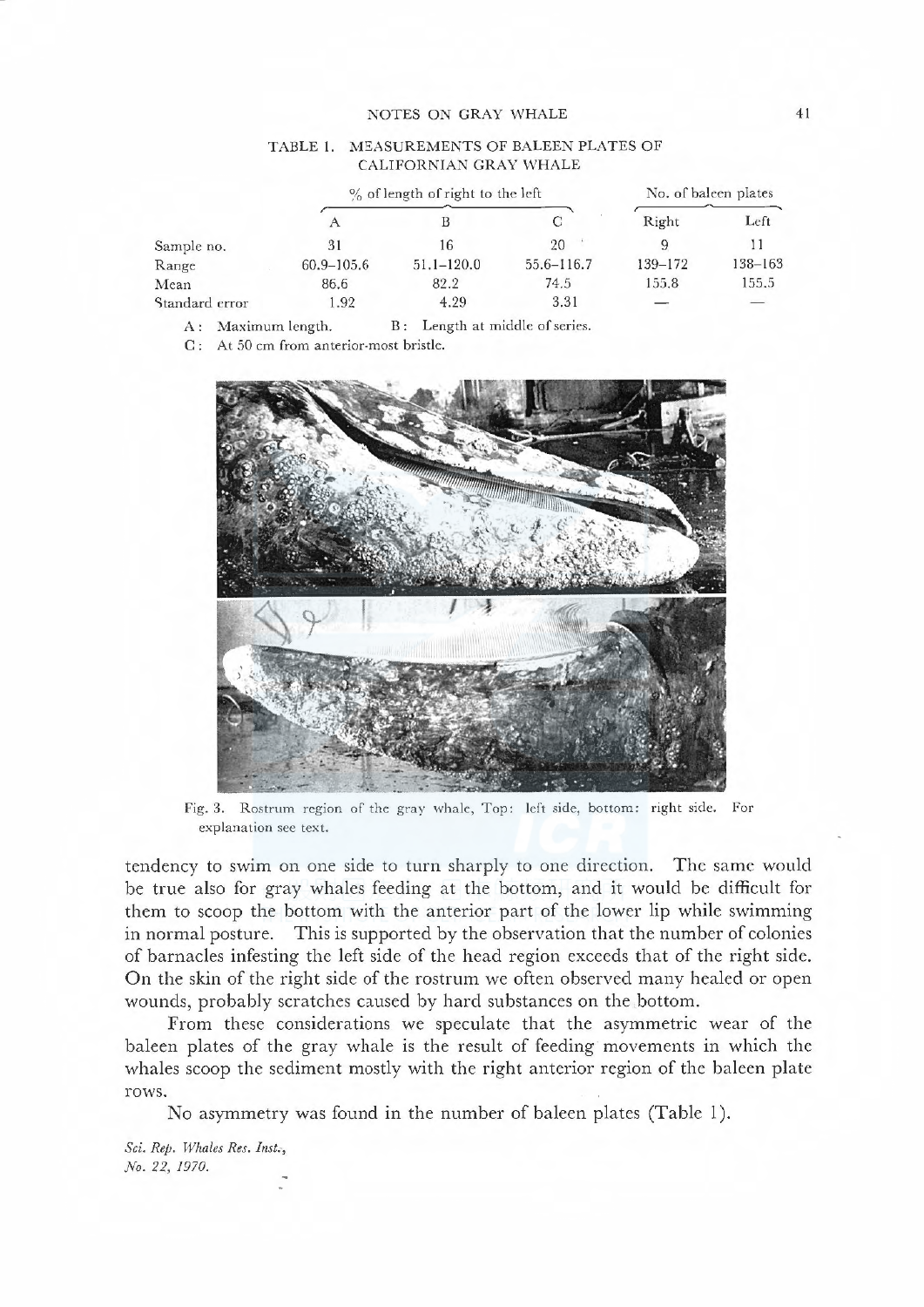#### 42 KASUYA AND RICE

## WATER CURRENT ON THE BODY SURFACE SUGGESTED BY THE ORIENTATION OF THE BARNACLES

There are many colonies of barnacles, *Cryptolepas rhachianecti* DALL, on the skin of gray whales. They are especially numerous on the rostrum and flippers, fairly numerous on the upper edge of the lower lip, the area between the eye and the base of the flipper, and on the tail peduncle. There are few barnacles on the other parts of the body.

These barnacles are directed approximately towards the anterior end of the whale, and all the barnacles in a colony are oriented in the same direction. The orientation of barnacles at any point on the body is nearly the same in all whales.

We think that the orientation of the barancles is affected by the direction of the water current at the point where the barnacles are growing, and the anterior end of the barnacles coincides with the mean direction of the current.



Fig. 4. Diagramatic figure of the orientation of barnacles on the gray whale

Fig. 4 is a diagrammatic figure of the orientation of the barnacles on the gray whale. This figure is based on sketches of each part of the body of six animals, and some photographs taken in the same whaling season. Each small rod represents approximately one colony. We found no significant bilateral asymmetry in the orientation.

On the upper jaw and the dorsal side of the tail peduncle the water seems to flow obliquely upward. But in the area between the angle of the gape and the anterior insertion of the flipper, the water seems to flow obliquely downward from the gape to the flipper. These flow patterns agree with those on the body of *Delphinus* and *Phocoenoides,* as determined from the arrangement of dermal ridges and from a photograph of a swimming *Delphinus* (Purves, 1963). Purves *(loc. cit.)*